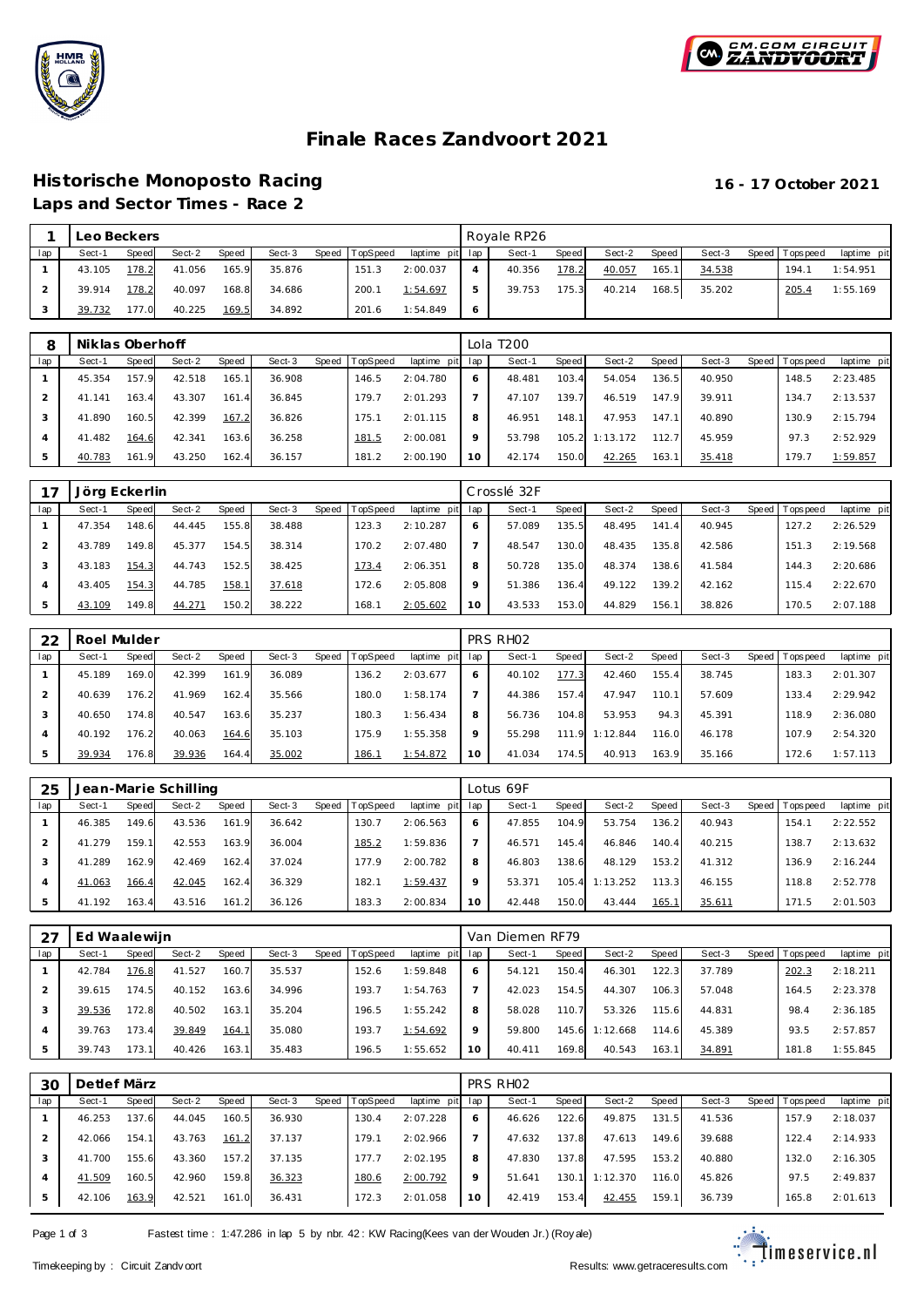



# **Finale Races Zandvoort 2021**

### **Historische Monoposto Racing 16 - 17 October 2021 Laps and Sector Times - Race 2**

 **Michae l Rasper** Merlyn MK11A lap Sect-1 Speed Sect-2 Speed Sect-3 Speed T opSpeed laptime pit lap Sect-1 Speed Sect-2 Speed Sect-3 Speed T opspeed laptime pit 45.137 160.2 42.593 158.6 36.669 137.4 2:04.399 41.110 160.5 41.472 160.5 35.935 185.2 1:58.517 40.466 168.2 41.043 163.9 35.698 172.9 1:57.207 4 40.437 167.4 41.508 160.5 35.637 188.7 1:57.582 5 40.107 170.1 40.984 159.5 35.557 190.7 1:56.648 40.817 171.7 45.689 145.2 37.860 188.4 2:04.366 42.211 171.7 43.557 108.4 56.897 163.8 2:22.665 58.341 104.8 53.155 108.7 44.837 96.9 2:36.333 55.275 110.3 1:12.775 123.1 45.757 106.3 2:53.807 40.510 171.4 40.812 162.9 35.496 180.3 1:56.818

| 40  | Cédric Baeten |       |        |       |        |       |          |                 |             | Lola T580 |       |          |       |        |                |             |
|-----|---------------|-------|--------|-------|--------|-------|----------|-----------------|-------------|-----------|-------|----------|-------|--------|----------------|-------------|
| lap | Sect-1        | Speed | Sect-2 | Speed | Sect-3 | Speed | TopSpeed | laptime pit lap |             | Sect-1    | Speed | Sect-2   | Speed | Sect-3 | Speed Topspeed | laptime pit |
|     | 40.505        | 182.7 | 38.068 | 171.2 | 33.481 |       | 159.3    | 1:52.054        | 6           | 37.491    | 183.1 | 37.732   | 172.5 | 32.600 | 201.2          | 1:47.823    |
|     | 37.596        | 181.8 | 37.995 | 171.4 | 33.046 |       | 202.7    | 1:48.637        |             | 1:08.457  | 69.1  | 1:14.979 | 79.5  | 58.078 | 162.8          | 3:21.514    |
| 3   | 37.430        | 183.4 | 38.185 | 172.8 | 33.011 |       | 200.5    | 1:48.626        | 8           | 58.909    | 95.2  | 53.627   | 114.2 | 46.348 | 103.2          | 2:38.884    |
| 4   | 37.412        | 184.0 | 37.665 | 172.5 | 32.811 |       | 200.8    | 1:47.888        | $\mathsf Q$ | 54.962    | 114.4 | 1:13.130 | 123.9 | 47.582 | 110.5          | 2:55.674    |
| 5   | 37.285        | 183.1 | 37.656 | 172.2 | 32.823 |       | 198.7    | 1:47.764        | 10          | 37.414    | 184.6 | 37.853   | 172.0 | 32.810 | 192.4          | 1:48.077    |

| $4^{\prime}$ | Alan Gape |                  |        |       |        |                  |             |     | Royale RP27 |       |          |       |        |       |            |             |
|--------------|-----------|------------------|--------|-------|--------|------------------|-------------|-----|-------------|-------|----------|-------|--------|-------|------------|-------------|
| lap          | Sect-1    | <b>Speed</b>     | Sect-2 | Speed | Sect-3 | Speed   TopSpeed | laptime pit | lap | Sect-1      | Speed | Sect-2   | Speed | Sect-3 | Speed | Tops pee d | laptime pit |
|              | 44.555    | 171.<br>$\Delta$ | 42.354 | 162.7 | 36.039 | 147.3            | 2:02.948    | 6   | 40.152      | 176.8 | 43.749   | 163.1 | 36.732 |       | 195.5      | 2:00.633    |
|              | 40.835    | 173.4            | 41.841 | 165.4 | 35.662 | 188.4            | 1:58.338    |     | 43.662      | 157.9 | 47.620   | 112.1 | 57.446 |       | 150.3      | 2:28.728    |
|              | 41.374    | 173.6            | 40.691 | 168.8 | 35.564 | 187.7            | 1:57.629    | 8   | 57.487      | 115.8 | 53.478   | 97.5  | 45.319 |       | 118.1      | 2:36.284    |
|              | 40.655    | 175.3            | 40.085 | 167.4 | 35.187 | 182.7            | 1:55.927    | 9   | 55.134      | 107.2 | 1:12.928 | 125.4 | 45.660 |       | 107.0      | 2:53.722    |
|              | 40.351    | 177.9            | 40.335 | 162.9 | 34.960 | 190.0            | 1:55.646    | 10  | 41.232      | 174.8 | 40.979   | 168.5 | 35.726 |       | 181.5      | 1:57.937    |

| 42  |        |       | Kees van der Wouden Jr. |       |        |                |             |         | Royale RP30 |       |          |       |        |       |           |             |
|-----|--------|-------|-------------------------|-------|--------|----------------|-------------|---------|-------------|-------|----------|-------|--------|-------|-----------|-------------|
| lap | Sect-1 | Speed | Sect-2                  | Speed | Sect-3 | Speed TopSpeed | laptime pit | lap     | Sect-1      | Speed | Sect-2   | Speed | Sect-3 | Speed | Tops peed | laptime pit |
|     | 40.097 | 183.7 | 37.572                  | 170.6 | 32.901 | 158.           | 1:50.570    | 6       | 37.226      | 185.6 | 37.182   | 170.9 | 34.359 |       | 199.0     | 1:48.767    |
|     | 37.495 | 184.3 | 37.410                  | 170.1 | 32.862 | 203.5          | 1:47.767    |         | 1:10.884    | 65.8  | 1:15.016 | 84.2  | 57.866 |       | 123.3     | 3:23.766    |
|     | 37.541 | 185.2 | 37.329                  | 171.2 | 32.823 | 197.9          | 1:47.693    | 8       | 58.944      | 105.4 | 53.467   | 122.4 | 46.995 |       | 98.       | 2:39.406    |
|     | 37.518 | 185.2 | 37.294                  | 171.7 | 32.684 | 194.4          | 1:47.496    | $\circ$ | 54.606      | 128.6 | 1:13.226 | 121.9 | 47.849 |       | 123.2     | 2:55.681    |
|     | 37.340 | 184.9 | 37.304                  | 166.4 | 32.642 | 195.8          | 1:47.286    | 10      | 37.575      | 185.9 | 37.328   | 171.2 | 32.710 |       | 188.4     | 1:47.613    |

| 46  | Paul Walsh |       |        |       |        |       |          |             |     | Crosslé 41F |           |          |       |        |                   |             |
|-----|------------|-------|--------|-------|--------|-------|----------|-------------|-----|-------------|-----------|----------|-------|--------|-------------------|-------------|
| lap | Sect-1     | Speed | Sect-2 | Speed | Sect-3 | Speed | TopSpeed | laptime pit | lap | Sect-1      | Speed     | Sect-2   | Speed | Sect-3 | Speed   Tops peed | laptime pit |
|     | 42.684     | 170.6 | 40.762 | 171.4 | 34.015 |       | 149.5    | 1:57.461    | 6   | 39.367      | 173.6     | 40.906   | 160.2 | 39.388 | 187.7             | 1:59.661    |
| 2   | 39.528     | 175.3 | 40.716 | 169.8 | 34.302 |       | 192.4    | 1:54.546    |     | 52.306      | 115.4     | 52.024   | 81.0  | 58.138 | 98.5              | 2:42.468    |
| 3   | 39.691     | 166.7 | 41.338 | 170.6 | 33.865 |       | 194.8    | 1:54.894    | 8   | 57.228      | 96.9      | 54.248   | 108.4 | 46.221 | 115.7             | 2:37.697    |
| 4   | 39.050     | 172.5 | 40.468 | 171.7 | 33.909 |       | 201.2    | 1:53.427    | 9   | 54.725      | 114<br>31 | 1:12.919 | 108.8 | 47.235 | 123.3             | 2:54.879    |
| 5   | 39.133     | 169.5 | 40.690 | 172.0 | 34.354 |       | 196.5    | 1:54.177    | 10  | 38.839      | 175.9     | 39.944   | 173.1 | 33.885 | 193.0             | 1:52.668    |

| 6C  | Paul Hubbard |              |        |       |        |       |                 |             |              | Van Diemen RF78 |       |          |       |        |       |           |             |
|-----|--------------|--------------|--------|-------|--------|-------|-----------------|-------------|--------------|-----------------|-------|----------|-------|--------|-------|-----------|-------------|
| lap | Sect-1       | <b>Speed</b> | Sect-2 | Speed | Sect-3 | Speed | <b>TopSpeed</b> | laptime pit | lap          | Sect-1          | Speed | Sect-2   | Speed | Sect-3 | Speed | Tops peed | laptime pit |
|     | 43.891       | 163.1        | 40.730 | 163.1 | 35.615 |       | 138.7           | 2:00.236    | <sup>6</sup> | 41.381          | 163.1 | 44.188   | 116.5 | 40.785 |       | 185.2     | 2:06.354    |
|     | 40.088       | 169.8        | 40.201 | 161.9 | 34.355 |       | 180.9           | 1:54.644    |              | 45.714          | 132.5 | 48.231   | 109.5 | 57.593 |       | 144.0     | 2:31.538    |
|     | 39.950       | 169.5        | 40.201 | 162.9 | 34.847 |       | 183.9           | 1:54.998    | 8            | 57.184          | 98.5  | 54.028   | 103.3 | 45.541 |       | 111.9     | 2:36.753    |
| 4   | 40.816       | 171.7        | 39.827 | 166.7 | 34.096 |       | 183.9           | 1:54.739    | 9            | 55.386          | 107.5 | 1:12.514 | 103.9 | 47.107 |       | 103.5     | 2:55.007    |
| 5   | 40.014       | 170.9        | 40.315 | 163.9 | 35.424 |       | 180.3           | 1:55.753    | 10           | 40.335          | 171.7 | 40.038   | 161.9 | 35.663 |       | 173.7     | 1:56.036    |

| 68  |        |       | Chris Whittingham |       |        |                |                 | Royale RP30    |        |       |        |       |        |  |                |             |  |  |
|-----|--------|-------|-------------------|-------|--------|----------------|-----------------|----------------|--------|-------|--------|-------|--------|--|----------------|-------------|--|--|
| lap | Sect-1 | Speed | Sect-2            | Speed | Sect-3 | Speed TopSpeed | laptime pit lap |                | Sect-1 | Speed | Sect-2 | Speed | Sect-3 |  | Speed Topspeed | laptime pit |  |  |
|     | 41.282 | 176.5 | 39.529            | 170.6 | 35.192 | 152.6          | 1:56.003        | 6              | 38.415 | 177.0 | 40.635 | 111.9 | 49.812 |  | 194.4          | 2:08.862    |  |  |
|     | 38.531 | 180.0 | 39.131            | 168.8 | 34.539 | 192.4          | 1:52.201        | $\overline{7}$ | 52.259 | 114.4 | 52.058 | 75.1  | 58.136 |  | 101.8          | 2:42.453    |  |  |

Page 2 of 3 Fastest time : 1:47.286 in lap 5 by nbr. 42 : KW Racing(Kees van der Wouden Jr.) (Roy ale)